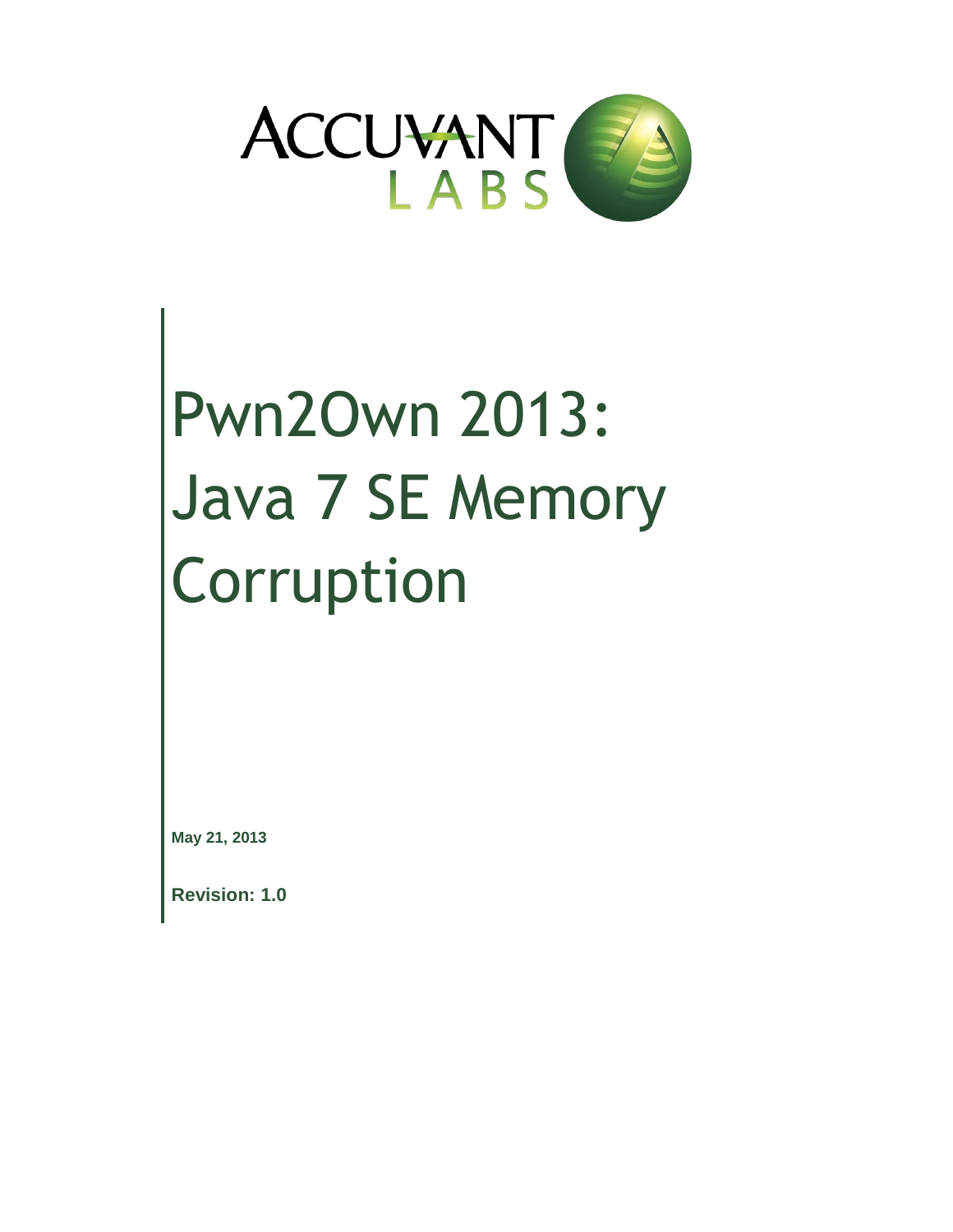## **Introduction**

In March 2013, during the annual Pwn2Own competition at CanSecWest, Accuvant LABS' Joshua J. Drake demonstrated a successful attack against Oracle's Java Runtime Environment (JRE). The demonstration proved exploiting memory corruption vulnerabilities in Oracle's JRE 7 is still possible despite modern exploit mitigations. This post aims to document his participation in the event as well as the gritty technical details of the exploit used in the attack. We begin by discussing some background of the event and the chosen target. Next, we detail the specific implementation issues that allowed a successful compromise. After that, we discuss the exploitation primitives provided by these issues. Finally, we take a technical deep dive into the specific techniques used to achieve arbitrary code execution.

NOTE: These issues were addressed in Java 7 Update 21 which was released on April 16<sup>th</sup>, 2013<sup>1</sup>. If you have not updated (or eliminated) your Java installations, please take the time to do so before reading on.

# **Pwn2Own 2013 Background**

Each year, the Zero Day Initiative (ZDI) folks host a competition at the CanSecWest conference. In this event, competitors have the chance to win big prizes in exchange for demonstrating working exploits against state of the art consumer computer systems. The rules and prize amounts change each year. This year included an impressive list of targets with a correspondingly attractive target-specific prize package for each<sup>2</sup>.

Early in the contest, the ZDI team drew the names of the registered participants to determine the order in which they will be given a chance to win. Many researchers dislike this aspect of the game since people generally do not register unless their exploit is certain to succeed. Hence the first person to go typically wins. Many researchers event went so far as to call this "Rand2Pwn", or similar. However, this year the ZDI team decided to award all registered participants that were able to demonstrate a working exploit. Combined with increased prize amounts, these changes will likely increase participation and make for a more exciting and rewarding event going forward.

## **Target: Oracle JRE**

 $\overline{\phantom{a}}$ 

Having done significant prior research into memory corruption vulnerabilities in Oracle's Java Runtime<sup>3</sup>, it was no surprise that Joshua chose this target to participate in Pwn2Own. Per usual, the contest required exploiting the latest version of JRE at the time of the event. In this case, the target machine ran Java SE 7 Update 17 on the Windows 8 operating system. Data Execution Prevention (DEP) and Address Space Layout Randomization (ASLR) are in full effect in this configuration, which complicated exploitation significantly, as we will see later.

<sup>&</sup>lt;sup>1</sup> http://www.oracle.com/technetwork/topics/security/javacpuapr2013-1928497.html

<sup>&</sup>lt;sup>2</sup> <http://dvlabs.tippingpoint.com/blog/2013/01/17/pwn2own-2013>

<sup>&</sup>lt;sup>3</sup> [http://www.accuvant.com/capability/accuvant-labs/security-research/featured-presentation/exploiting-java](http://www.accuvant.com/capability/accuvant-labs/security-research/featured-presentation/exploiting-java-memory-corruption-vulnerabilities)[memory-corruption-vulnerabilities](http://www.accuvant.com/capability/accuvant-labs/security-research/featured-presentation/exploiting-java-memory-corruption-vulnerabilities)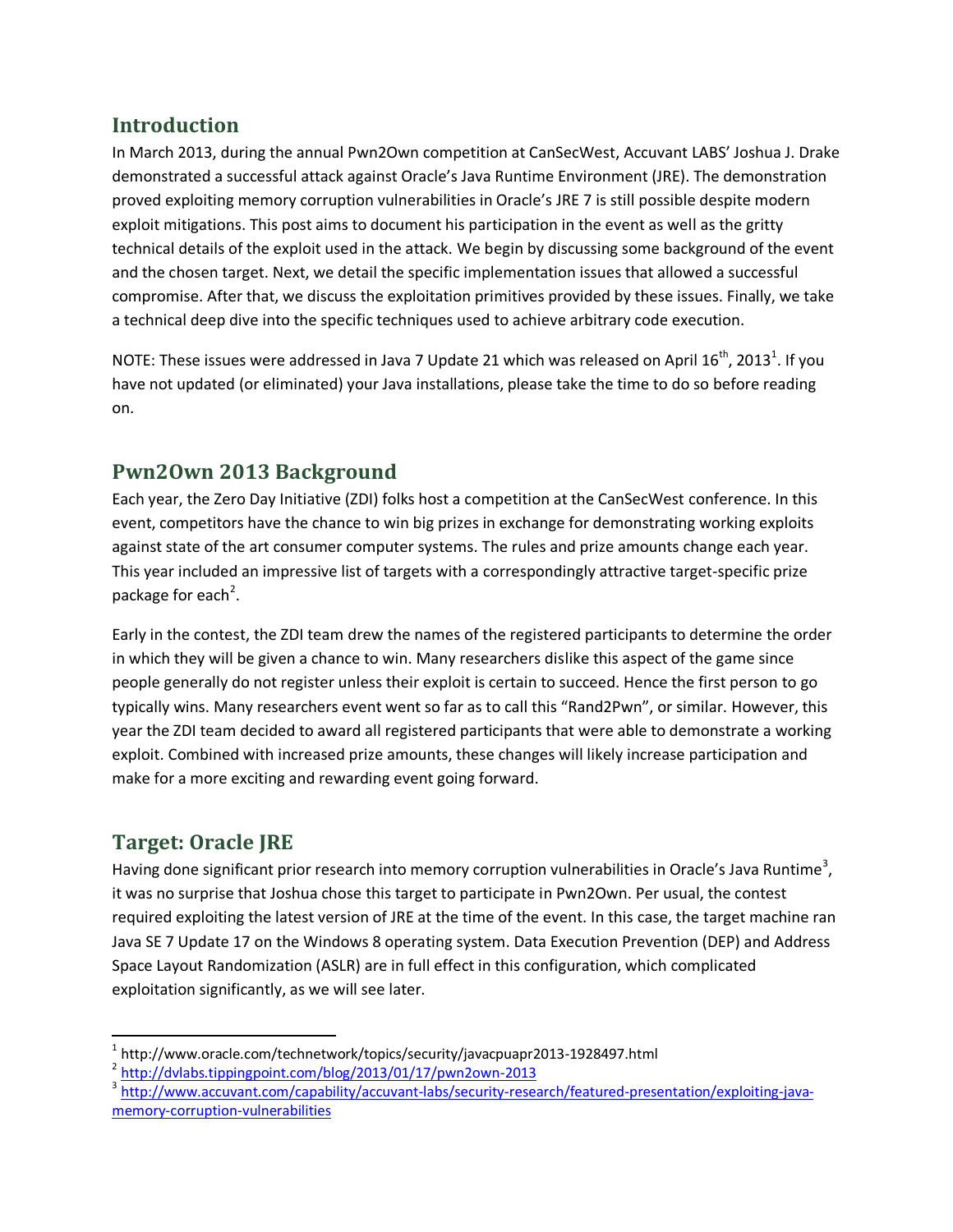## **The Attack**

The attack used was an untrusted Java Applet delivered to an instance of the IE10 Web browser. In this attack scenario an unsuspecting victim would be exploited when browsing to a website. Our demonstration hinged on the Pwn2Own staff visiting such a site intentionally. Although such attacks are often conducted using an email containing a URL, there are other delivery methods available. As an example, the Applet could also be delivered via MITM techniques or even embedded in a compromised trusted site.

The page delivered to the victim contains an APPLET HTML tag, which in turn includes a URL to a Java Archive (JAR). This archive contains the unsigned Java applet code and our specially crafted OpenType font. The JAR will be automatically downloaded by the Java plugin loaded in the target system's browser. Once downloaded, the Java plugin caches the JAR and launches the JRE for further processing.

Thankfully, Oracle took steps to reduce the attack surface of JRE 7 in Update 11. In this release they implemented a "click-to-play" style dialog box preventing untrusted Applets from running without user interaction. This brings the level of interaction required for untrusted Applets in line with those for selfsigned or CA signed Applets. Since user interaction is now required, users have the chance to avoid executing potentially malicious Applets. Further, receiving an unexpected dialog box requesting a Java applet should raise suspicions since very few legitimate sites use Java.

When the exploit Applet is executed, it leverages two issues in order to execute an arbitrary payload. The specific steps taken to bridge the gap are detailed below. As is typical for exploit demonstrations, we chose a payload that executes the Windows "calc.exe" binary.

## **Vulnerabilities and Primitives**

As was declared during the demonstration, the exploit Applet utilizes a pair of memory corruption vulnerabilities in the way Oracle's JRE processes fonts. These issues specifically lie within the handling of OpenType Fonts, implemented in the *t2k.dll* module. The ability to use OTF fonts was introduced with the release of JRE 7. Therefore older versions are not affected. Oracle JRE font processing relies on licensed code that is not part of OpenJDK, also eliminating OpenJDK from the list of affected software. However, these two issues do affect all architectures and operating systems supported by JRE 7.

Although JRE 6 is not affected, the vulnerable code is present in the JDK 6 source code released under the Java Research License (JRL). To enable the feature, Oracle likely defined the *ENABLE\_CFF* preprocessor macro when building JRE 7. Code excerpts included in the following text were taken from the "jdk-6u38-ea-src-b04-jrl-31\_oct\_2012.jar" archive.

The OTF format allows fonts to calculate the exact pixels that will be rendered for different displays by incorporating program code consisting of a stream of operators inside the OTF file. This program code is then executed within a small Virtual Machine of sorts. The two leveraged issues lie in two of these operators, *load* and *store*.

When researching the OTF format, Accuvant LABS discovered that these two operators had been deprecated along the way. The version of the specification released in 1998 includes information about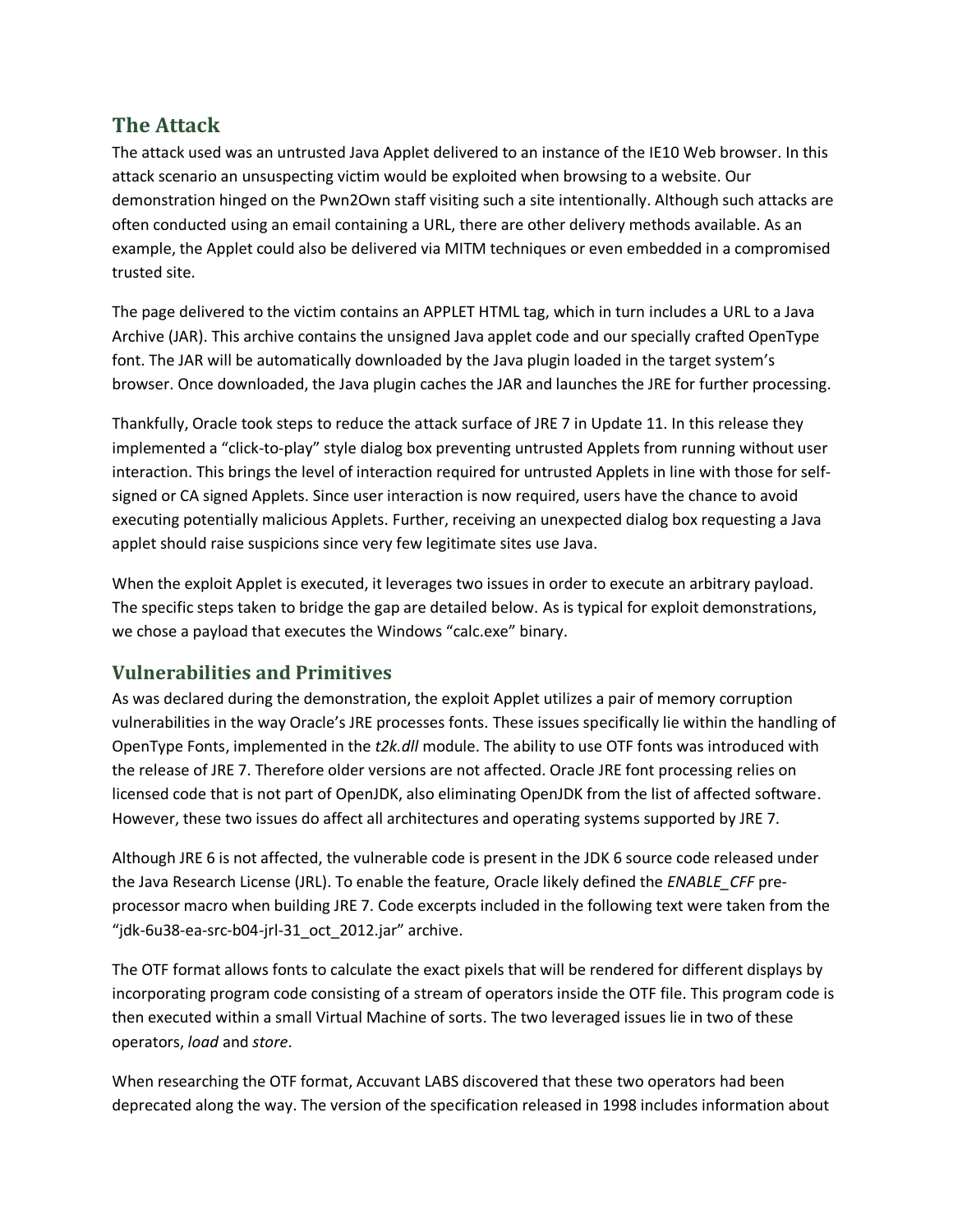these two operators, but the version released in 2000 does not. Instead, it contains the text "Section 4.5, Storage Operators: the store and load commands were removed." It is interesting to see that the developers continued to support these operators despite them being removed from the specification.

To understand the issues fully, it is important to know that the virtual machine provides access to several pieces of memory when executing the operators. First, there is a stack area named *gStackValues* that stores 32-bit values. Second, there is an array, named *buildCharArray* that is used for certain operators. Third, there are three vector arrays named *reg\_WeightVector*, *reg\_NormalizedDesignVector*, and *reg\_UserDesignVector*. Understanding how these areas of memory are used is essential to our approach to exploiting the vulnerabilities, as we will see later.

The vulnerability occurs in a function called *Type2BuildChar*. This function is shown below in [Figure 1.](#page-3-0)

```
JRE_SOURCE/j2se/src/share/native/sun/font/t2k/t1.c
3638 static void Type2BuildChar( CFFClass *t, InputStream *in, int byteCount, int nestingLevel )
3639 {
....
3654 v1 = ReadUnsignedByteMacro( in );
....<br>3659
               switch( v1 ) {
 ....
3804 case 12: /* escape */
3805 v2 = ReadUnsignedByteMacro( in );
3807
                   switch( v2 ) { }
```
#### <span id="page-3-0"></span>**Figure 1**

As seen in the *Type2BuildChar* function in [Figure 1](#page-3-0)**,** the data within the CharStrings portion of the CFF table within the OpenType font are processed one byte at a time. First, a byte is read on line 3654. Depending on the value of this byte, the switch statement on line 3659 dispatches processing.

Only one operator processed at this level is involved in this vulnerability. That operator is the *escape* operator handled on line 3804. When this operator is encountered, another byte is read on line 3805. This value is then used in a second switch statement on 3807, which dispatches processing to several arithmetic, storage, and conditional operators.

First, we will examine the *load* operator. Consider the following code excerpt from Oracle's JRE source code released under the JRL license.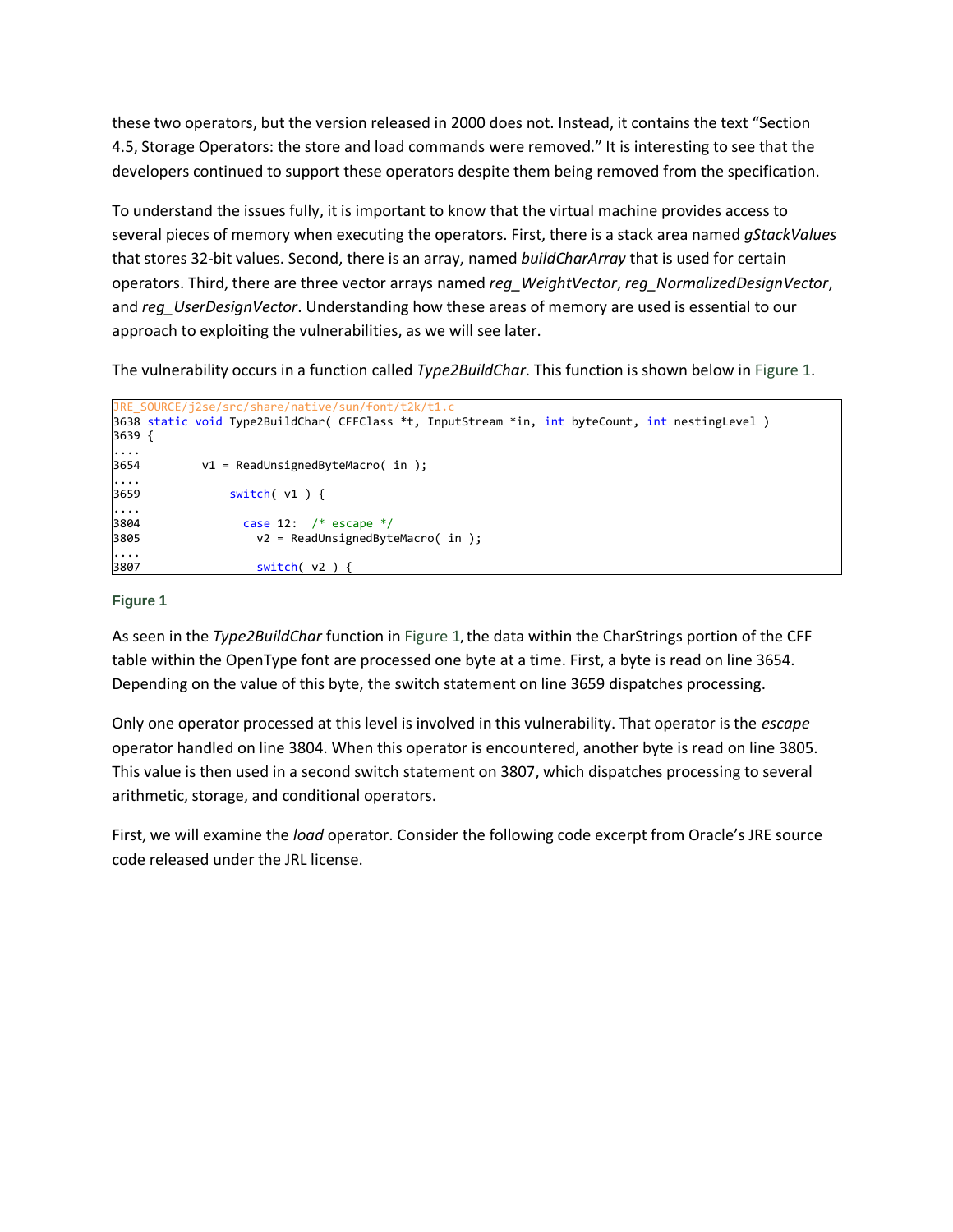|                  | JRE SOURCE/j2se/src/share/native/sun/font/t2k/t1.c                |
|------------------|-------------------------------------------------------------------|
| 3917             | case 13: $/*$ load $*/$                                           |
| .                |                                                                   |
| 3920<br><b>.</b> | int index, regItem, count, i1;                                    |
| 3924             | regItem = gStackValues[ gNumStackValues + $\theta$ ] >> 16;       |
| 3925             | index = gStackValues $\lceil$ gNumStackValues + 1 $\rceil$ >> 16; |
| 3926             | count = gStackValues $\lceil$ gNumStackValues + 2 $\rceil$ >> 16; |
| $\cdots$         |                                                                   |
| 3929             | switch ( $regItem$ ) {                                            |
| 3930             | case 0:                                                           |
| 3931             | for ( i1 = 0; i1 < count; i1++ ) {                                |
| 3932             | $t$ ->topDictData.buildCharArray[index + i1] =                    |
|                  | t->topDictData.reg WeightVector[i1];                              |
| 3933             |                                                                   |
| 3934             | break;                                                            |

<span id="page-4-0"></span>The source code that handles the *load* operator is shown above in [Figure 2.](#page-4-0) The switch case for this operator begins on line 3917. The author begins by reading three values from the stack on lines 3924 through 3926. After these values are read, the code shifts the lower 16-bits away. Although the variables that contain these values were declared with the *int* type, shifting them limits their value to a 16-bit range. Keep in mind that shifting a signed integer preserves the value's sign.

The value of *regItem* determines which of the three vector arrays will be used for the imminent copy operation. On line 3931, a loop executes operating on the *count* and *index* values, which are under attacker control. Line 3932 contains the first vulnerability. The same issue is also present on lines 3932 and 3937, which were omitted for brevity. In this statement, the *count* value is not validated. This allows an attacker to read 32-bit values from beyond the end any of the three vector arrays and store them to arbitrary 16-bit offsets of the *buildCharArray*. This allows reading existing memory contents in an indirect fashion and eventually enables us to overcome ASLR.

|          | JRE_SOURCE/j2se/src/share/native/sun/font/t2k/t1.c                  |
|----------|---------------------------------------------------------------------|
| 3840     | case 8: $/*$ store $*/$                                             |
| $\cdots$ |                                                                     |
| 3846     | int index, j, regItem, count, i1;                                   |
| 3847     |                                                                     |
| 3848     | regItem = gStackValues [ gNumStackValues + $\theta$ ] >> 16;        |
| 3849     | = gStackValues [ gNumStackValues + 1 ] >> 16;                       |
| 3850     | index = gStackValues $\lceil$ gNumStackValues + 2 $\rceil$ >> 16;   |
| 3851     | count = gStackValues $\lceil$ gNumStackValues + 3 $\rceil$ >> 16;   |
| 3852     |                                                                     |
| 3853     | assert( index $>= 0$ && index < t->topDictData.lenBuildCharArray ); |
| 3854     | switch ( $regItem$ ) {                                              |
| 3855     | case 0:                                                             |
| 3856     | for ( i1 = 0; i1 < count; i1++ ) {                                  |
| 3857     | t->topDictData.reg WeightVector $[i + i1] =$                        |
|          | $t$ ->topDictData.buildCharArray[index + i1];                       |
| 3858     |                                                                     |
| 3859     | break:                                                              |

The second vulnerable operator used by this exploit is the *store* operator.

<span id="page-4-1"></span>**Figure 3**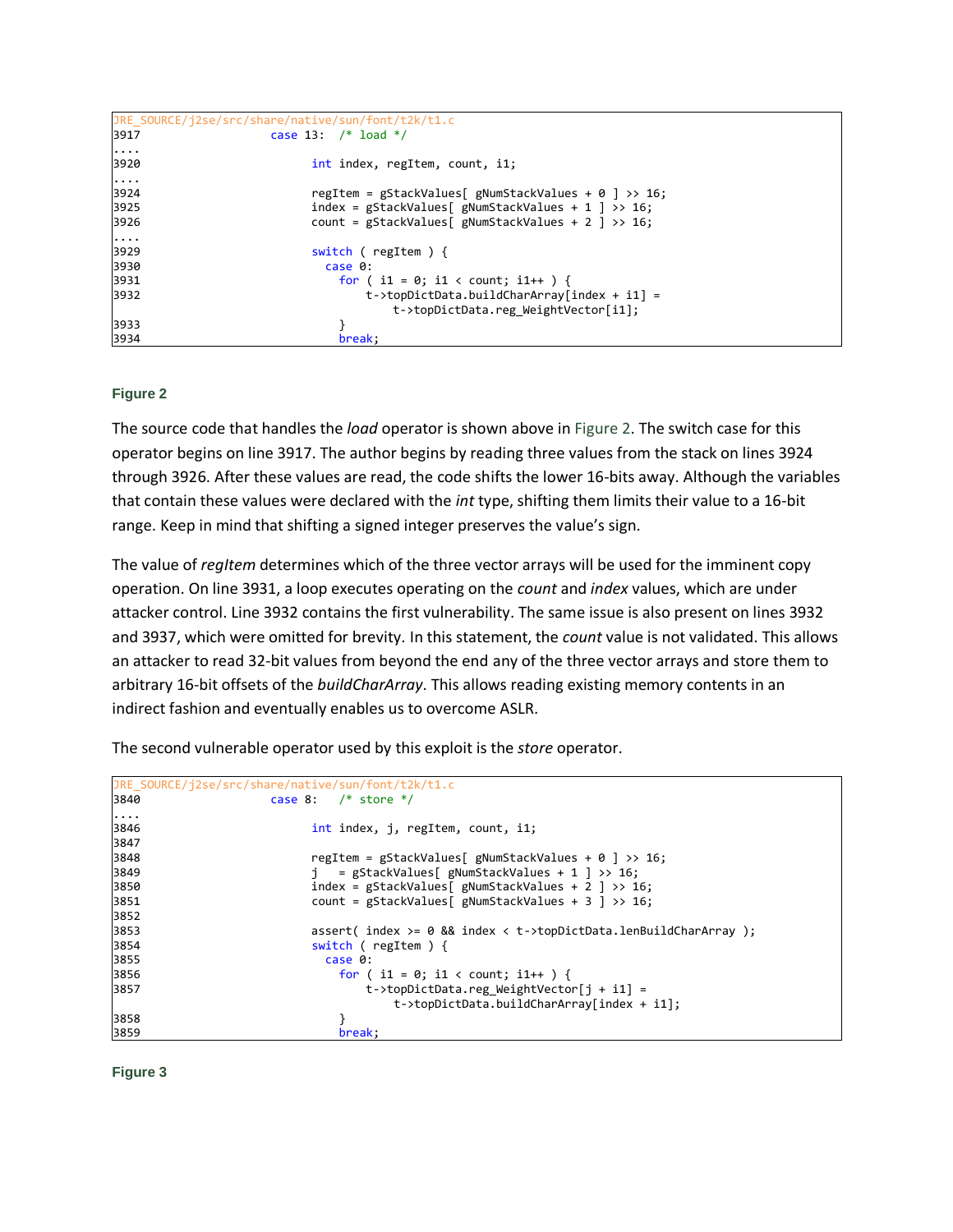The source code dealing with the *store* operator is shown above in [Figure 3.](#page-4-1) On line 3840, the switch case for this operator begins, showing the byte value of eight. The code then reads several values from the stack on lines 3848 through 3851. Again, similar to processing the *load* operator, the low 16-bits are shifted away.

Interestingly, the developer has added an *assert* statement on line 3853. Fortunately for us, *assert* statements are omitted from release builds. If it this were compiled in, it would in fact limit the primitives provided by this vulnerability.

Depending on the value of *regItem*, the switch statement on line 3854 dispatches processing. On line 3856, a loop executes operating on the *count*, *j*, and *index* values, which are under attacker control. Line 3857 contains the second vulnerability used by this exploit. The same issue is also present on lines 3862 and 3867, which were omitted for brevity. In this statement, the *j* and *index* values are not validated. This lack of validation allows an attacker to read 32-bit values from arbitrary 16-bit offsets of the *buildCharArray* and write them to arbitrary 16-bit signed indexes of any of the three vector arrays. This unintended capability allows copying existing memory contents in a relative fashion, using only displacement values.

In theory, the issue in the *store* operator would allow exploitation without using the *load* operator. However, analyzing processing within the *Type2BuildChar* function revealed that using the *load* operator provides a quicker and easier path to successful exploitation.

## **Exploitation**

Using the powerful primitives offered by these bugs, we are able to corrupt key elements of various structures used by the *t2k.dll* library to process OpenType CFF fonts. Most importantly, we are able to leverage the issue in the *store* operator to overwrite the *buildCharArray* pointer value. To achieve high reliability, we utilize the issue in the *load* operator to read existing pointer values from within the data structure that contains the *buildCharArray* pointer. When combining these issues together, along with several other VM operators, we are able to read, write, and perform arithmetic on nearly arbitrary values in memory.

The other operators used include; *get*, *put*, *index*, *add, sub*, and *dup*. We do not document the source code for these operators in great detail since we do not leverage any undefined behavior in them. [Figure](#page-6-0)  [4](#page-6-0) [below](#page-6-0) explains the implementation details of these operators. Many of the operators are constrained by the *lenBuildCharArray* value, which is the number of 32-bit *buildCharArray* can hold. Fortunately, this value is set while processing the Top DICT index, and is fully under our control.

| <b>Operator</b> | <b>Description</b>                                                                                                                                                                                     |
|-----------------|--------------------------------------------------------------------------------------------------------------------------------------------------------------------------------------------------------|
| number          | Stores a 32-bit value that we control to the top of the operator stack.                                                                                                                                |
| get             | Reads a 32-bit value from an index of buildCharArray. We control the<br>index, but it is validated to be between zero and lenBuildCharArray. The<br>resulting value is pushed onto the operator stack. |
| put             | Stores the 32-bit value from the top of the operator stack to an index of<br>buildCharArray. We control the index, but it is required to be between                                                    |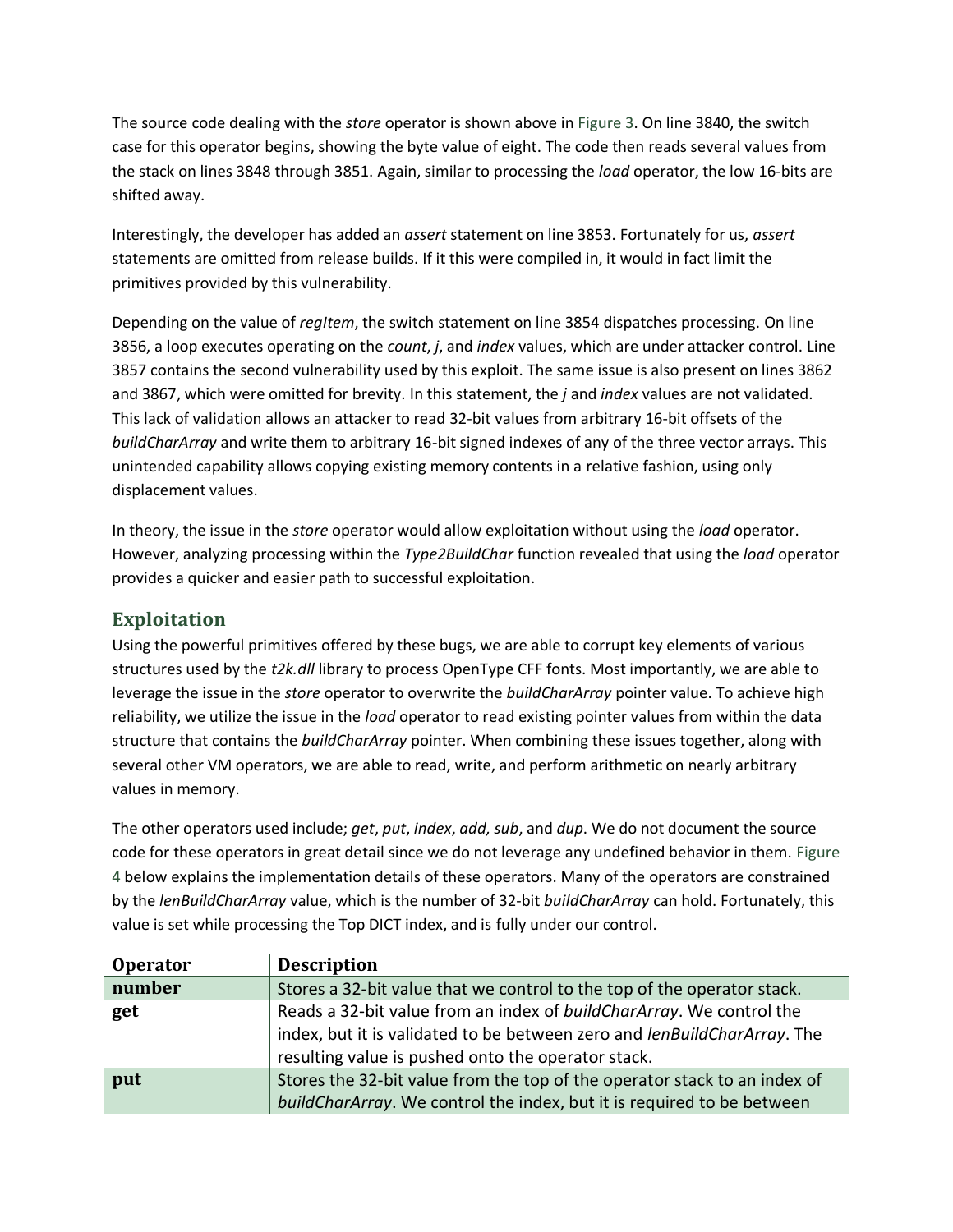| <b>Operator</b> | <b>Description</b>                                                                                                                                                          |
|-----------------|-----------------------------------------------------------------------------------------------------------------------------------------------------------------------------|
|                 | zero and lenBuildCharArray.                                                                                                                                                 |
| index           | Reads a 32-bit value from the specified index of the operator stack. We<br>control the index value, but it will always be within the bounds of the<br>operator stack.       |
| add             | Adds the top two operator stack values and stores the result back to the<br>top of the operator stack. The top value is discarded in the process.                           |
| sub             | Subtracts the value from the top of the operator stack from the value<br>below it. The resulting value will be on top of the operator stack with the<br>subtrahend removed. |
| dup             | Duplicates the value on the top of the operator stack.                                                                                                                      |

<span id="page-6-0"></span>Hijacking the flow control of the application in a reliable fashion takes place in five stages. First, we dynamically resolve the base address of the *t2k.dll* library using our primitives. Second, we corrupt memory in order to hijack the control flow. Third, we resolve the base address of the *msvcr100.dll* library, which was chosen since it is shipped with JRE 7 and is unlikely to change in future releases. In stage four, we dynamically build a ROP chain on the stack in order to bypass DEP. Finally, in stage five, we take control of the program counter and enter the payload phase.



#### **Figure 5**

The *store* operator is crucial to successful exploitation. We use this operator to modify *buildCharArray* to point at several locations throughout the course of the exploit. The sequence of pointer values used is shown throughout the figures in the rest of this section. One limitation to this primitive is that the value that overwrites the *buildCharArray* pointer is read from within itself. This is especially problematic in cases where we point at read-only memory, as we do in Stage 3.

In the first stage, we indirectly resolve the address of the *t2k.dll* library in order to bypass ASLR. We perform the address resolution by following several pointer members of various data structures, overwriting *buildCharArray* with each value as we obtain it. First, we use the *load* operator to read a pointer value located after the three vector arrays. This pointer, named *string*, is a pointer to a *CFFIndexClass* structure. The *CFFIndexClass* structure contains another pointer, *mem*, which points to a structure of type *tsiMemObject*[. Figure 6](#page-7-0) depicts the memory layout of relevant fields of the *CFFClass* structure and shows *buildCharArray* pointing to the *CFFIndexClass*. Now we can simply use the *get* operator to read the *mem* pointer into the operator stack.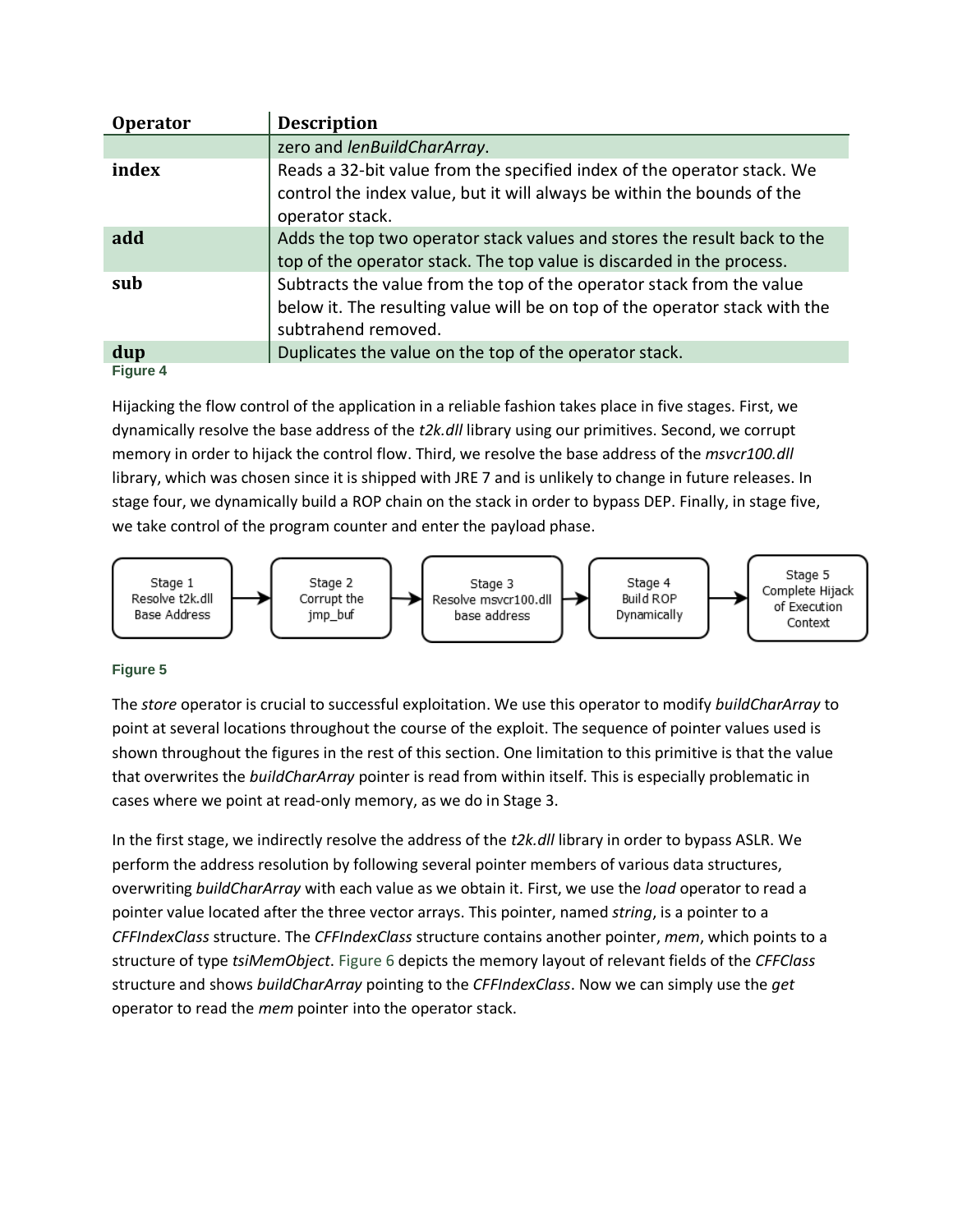

<span id="page-7-0"></span>After pointing *buildCharArray* at the *tsiMemObject* structure, as shown in [Figure 6,](#page-7-0) we can access the structure members. The most vital item stored in this structure is a *jmp\_buf*, which is used to hold an execution context for use with the *setjmp* and *longjmp* functions. This *jmp\_buf* is initialized by a call to *setjmp* that occurs within the *New\_sfntClassLogical* function. Several register values, including the frame pointer, stack pointer, and return address, are stored in the *jmp\_buf*. The return address saved within the *jmp\_buf* holds an address that points at the *t2k.dll* library's code segment. We simply subtract a predetermined relative virtual address (RVA) from the return address to obtain the base address.



#### **Figure 7**

Next, we begin stage two by adjusting the saved stack pointer and return address values within the *jmp\_buf*. After we do this, any call to *longjmp* will transfer execution to a location of our choosing, with a stack pointer of our choosing. We adjust the saved return address to point at a return instruction within the *t2k.dll* library. This is accomplished by adding a pre-determined RVA to the resolved base address. For the saved stack pointer, we subtract a fixed amount to point the stack value into an unused portion of stack memory. After modifying these values, we proceed to stage three.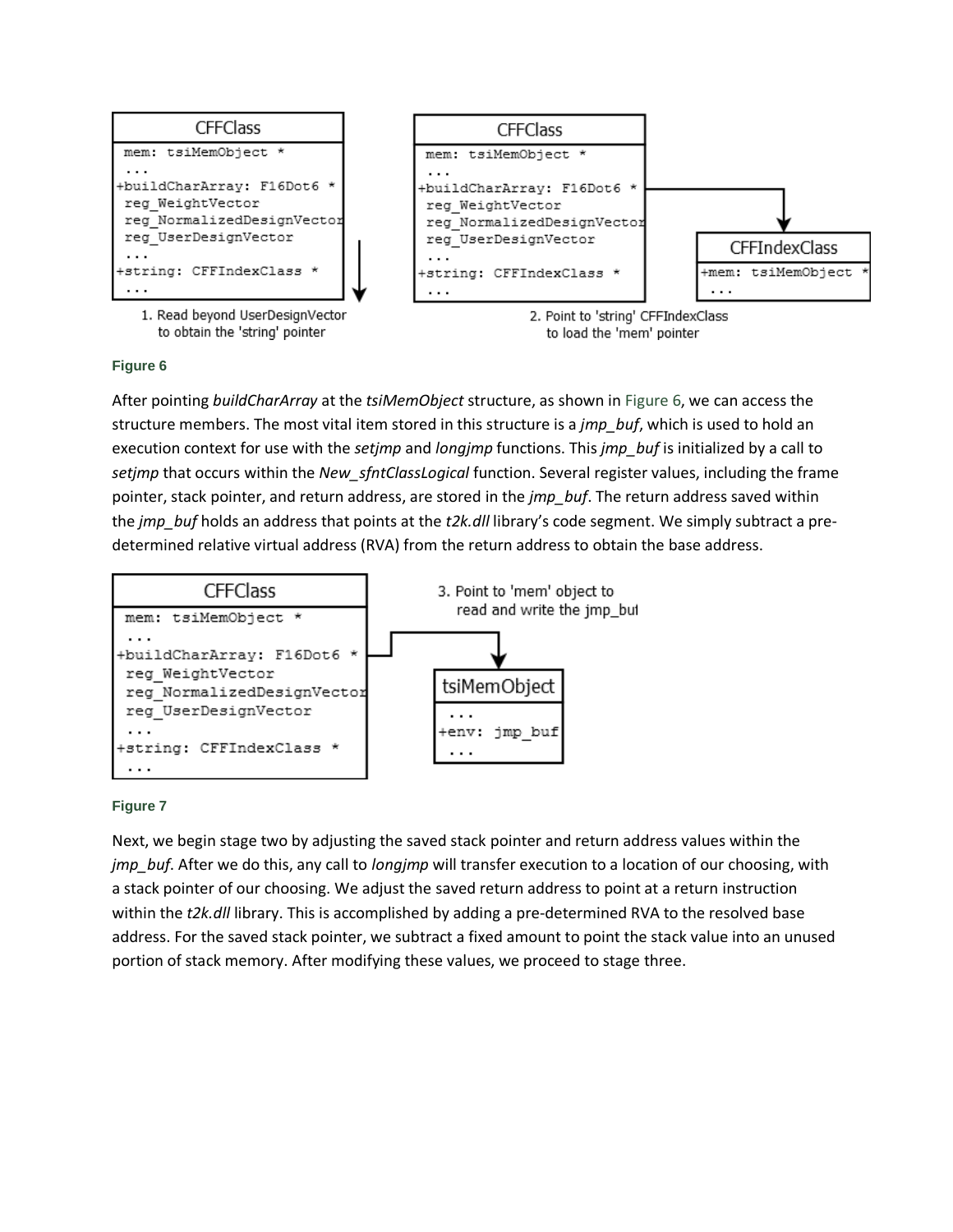

<span id="page-8-0"></span>In stage three, we resolve the base address of the *msvcr100.dll* library by utilizing the import address table (IAT) and data section of the *t2k.dll* library. First, we build the address of the first import by adding the RVA of the IAT to the resolved *t2k.dll* base address. Next, we overwrite the *buildCharArray* to point at the calculated address, as shown in [Figure 8](#page-8-0) [above.](#page-8-0) Now, we read the value of the first import, which happens to be the *sqrt* function. We then subtract the pre-determined RVA for the *sqrt* function within the *msvcr100.dll* library. With the base address of *msvcr100.dll* resolved, we can proceed to stage four.



#### <span id="page-8-1"></span>**Figure 9**

Stage four consists of building a dynamic ROP stager and payload on the stack. To do this, we modify *buildCharArray* to point at the adjusted saved stack pointer from the *jmp\_buf*. Since *buildCharArray* currently points at the IAT of *t2k.dll*, and that area of memory is read-only, we write to *t2k.dll*'s data section. This is easily accomplished by ensuring that we set *lenBuildCharArray* to a sufficiently large size. Once *buildCharArray* is pointing at unused stack memory, shown in [Figure 9](#page-8-1) above, we use the *put* operator to write a mixture of constants and values dynamically calculated based on the resolved base address of *msvcr100.dll*. This is commonly referred to as "building a dynamic ROP chain." We present more information about the format of the ROP stager and payload in the next section, [Payload](#page-9-0)  [Construction.](#page-9-0)

With our dynamic ROP stager and payload in place, we proceed to stage five. This stage simply consists of launching our ROP stager by forcing an error condition that leads to a call to *longjmp*. We accomplish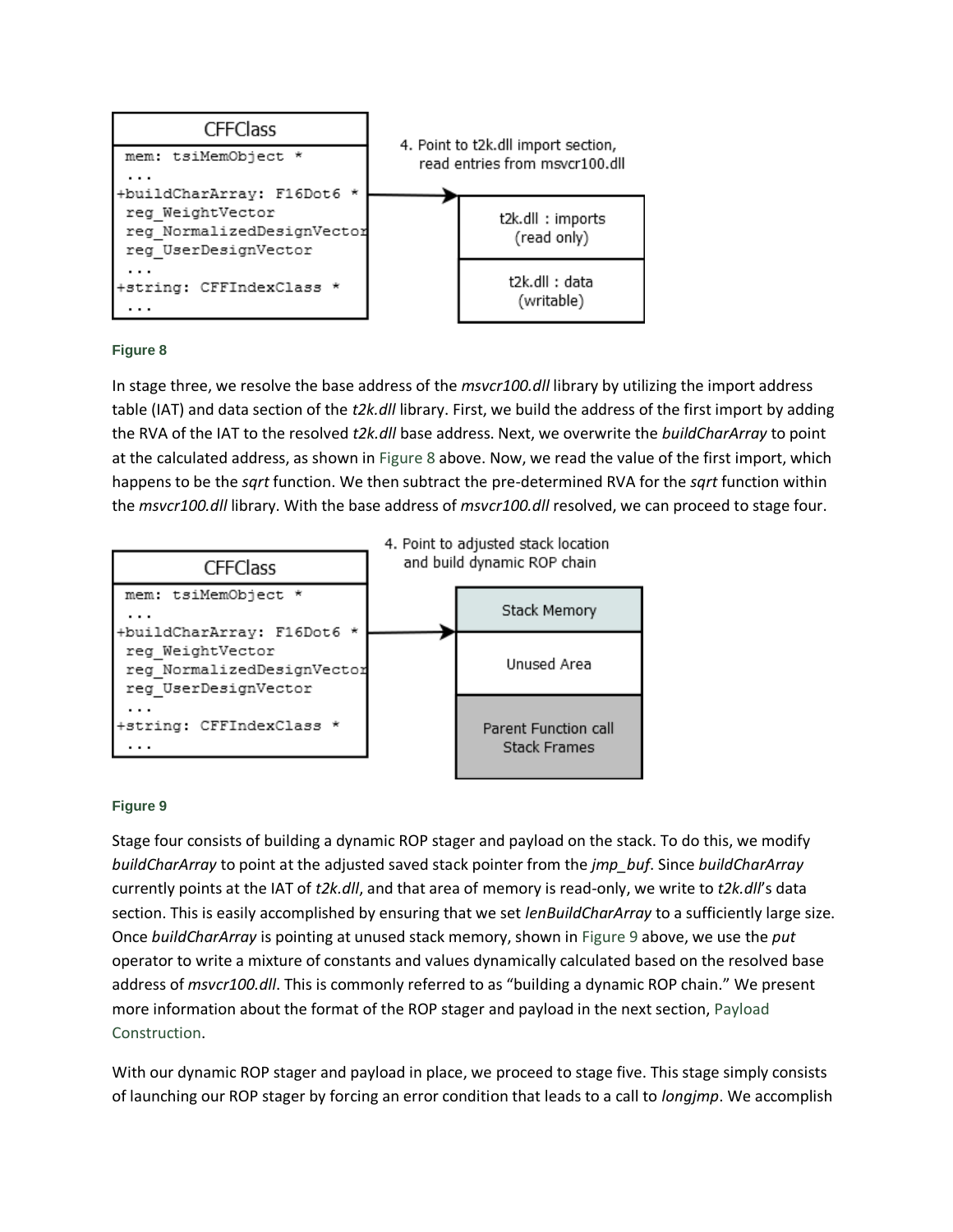this by repeatedly calling the *dup* operator to fill the operator stack. Once full, a call to *tsi\_Error* will call *longjmp* and our ROP stager proceeds to allocate RWX memory, copy our machine code payload into it, and execute it.

Throughout these five stages, we never operate outside the bounds of any of the data structures involved. Operating within the bounds of these structures provides an increased level of reliability since heap layout issues, such as adjacency and determinism, are not in play. Instead we rely only on data structure offsets and RVA values that are calculated at compile time and remain fixed thereafter. Accuvant LABS' examined all existing releases of Oracle JRE 7 and found these values to be quite stable.

## <span id="page-9-0"></span>**Payload Construction**

The payload of this exploit is quite complex and is comprised of four distinct stages, as shown in [Figure](#page-9-1)  [10.](#page-9-1) Together, these stages handle bypassing DEP, executing an arbitrary payload, and gracefully continuing the normal execution flow. In the end, this architecture results in a highly modular and reliable design.



#### <span id="page-9-1"></span>**Figure 10**

Stage 1 consists of a return-oriented-programming (ROP) stager that performs several tasks. First, it allocates a block of memory that is readable, writable, and executable. Next, it stores the value of the *mem* object obtained while hijacking execution into the newly allocated memory. This value is used later to locate the arbitrary native code payload (Stage 2) and to facilitate process continuation (Stage 4). Next, the ROP stager copies the machine code for stages 2 and 4 into the RWX memory block. Then, it creates a new thread that will handle executing Stages 2 and 3. Finally, we execute the Stage 4 machine code.

Note that all of the gadgets that compose this ROP chain are from *msvcr100.dll*. This library was chosen since it is included with all releases of JRE 7. A similar library, *msvcr71.dll*, ships with all released versions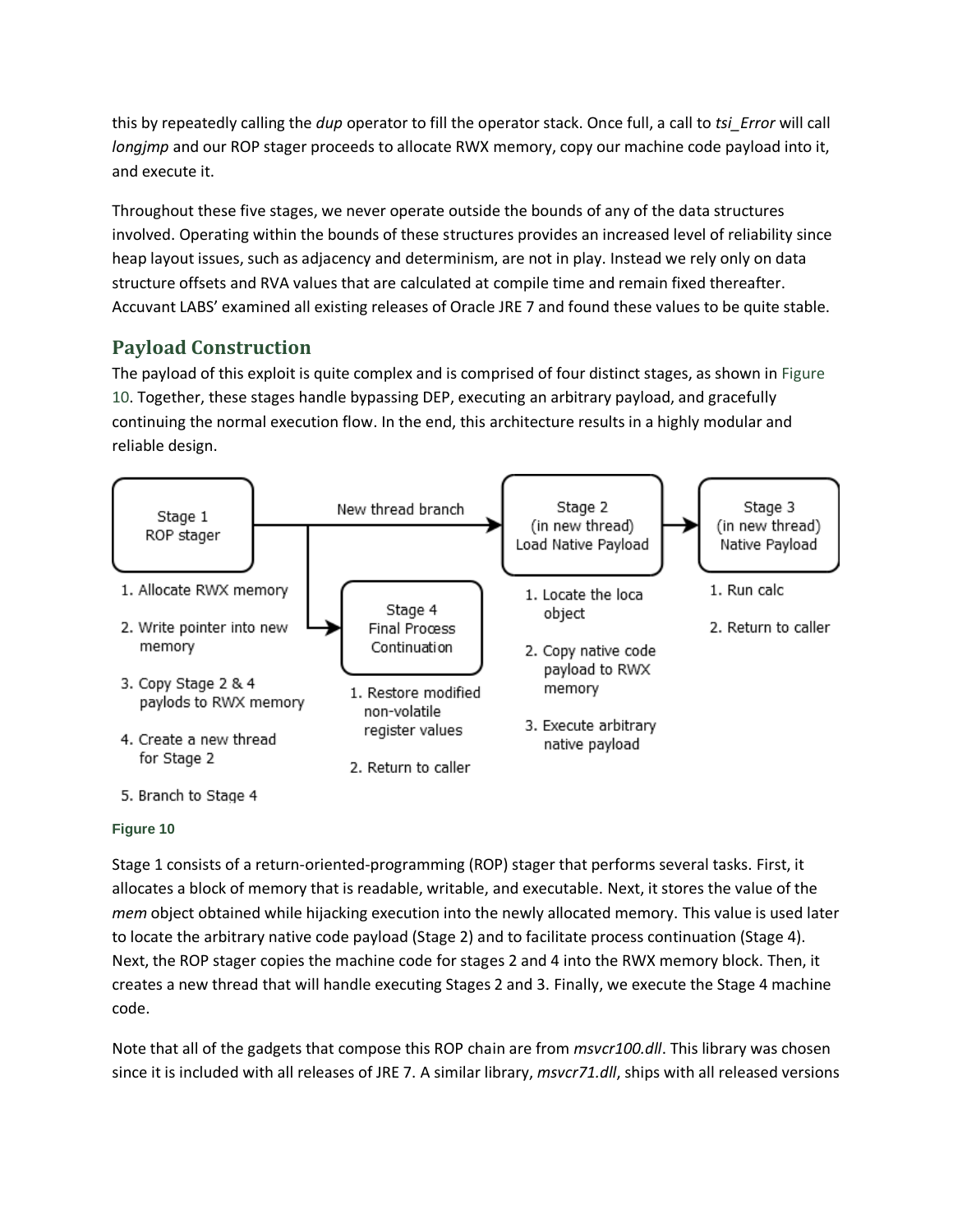of Oracle JRE 6 and has never changed. Based on this fact, Accuvant LABS' R+D team predicts that *msvcr100.dll* is unlikely to change when future versions of JRE 7 are released.

The payloads for Stages 2 and 4 are concatenated and placed immediate after the ROP stager when crafting the OpenType font. These payloads and the ROP stager contain references to each other that are calculated when building the font.

Stage 2 is responsible for locating and launching the arbitrary native code payload. To find this payload, we use the *mem* pointer value passed from the ROP stager. Inside the *mem* structure, the *base* member holds an array of pointers to all of the memory blocks allocated by the *tsi\_\** custom allocator functions. We scan this array looking for an element with a size matching the *loca* font table data structure, which contains the arbitrary native code payload. Within the font file, the *loca* table data is stored in 32-bit big endian values. When the *loca* table is processed, the 32-bit values are read and byte-swapped. In addition to allowing almost arbitrary sized native code payloads, this affords some minor obfuscation. Once located, the native code payload is copied into an empty area of RWX memory and execution continues to Stage 3.

Stage 3 consists of machine code that executes the Windows calculator (calc.exe) program on the target. In order to facilitate process continuation, the included Stage 3 payload gracefully returns execution to the caller. Using a payload that does not return to the caller may prevent the thread from exiting cleanly and may even cause a crash. In some cases this could cause the process continuation machine code to fail and JRE to crash.

Stage 5 finalizes graceful process continuation. As with Stage 2, this stage uses the *mem* pointer passed from the ROP stager. In this case, we scan for a block of memory containing the *CFFClass* structure, which contains the operator stack. During the hijacking execution phase, we stored the original values from the *jmp\_buf* here. We use these values to restore the value of several volatile and non-volatile registers that get modified during the exploitation process. Once restored, execution is returned to the original calling function and the JRE process continues as if nothing had happened.

## **Conclusion**

 $\overline{\phantom{a}}$ 

Through this work, Accuvant LABS demonstrated that it is still possible to exploit memory corruptions Oracle's Java Runtime Environment. In spite of modern exploit mitigations, some vulnerabilities remain highly exploitable. This is especially true for software that contains light-weight virtual machines, such as JRE and many common Web browsers. The sheer number of Java exploits demonstrated at Pwn2Own 2013, combined with the massive number of high impact vulnerabilities addressed in Oracle's April Java CPU suggests a need to seriously reexamine how and why we use Java. In the meantime, follow popular advice<sup>4</sup> and uninstall or at least disable the browser plugin.

<sup>&</sup>lt;sup>4</sup> <http://krebsonsecurity.com/how-to-unplug-java-from-the-browser/>